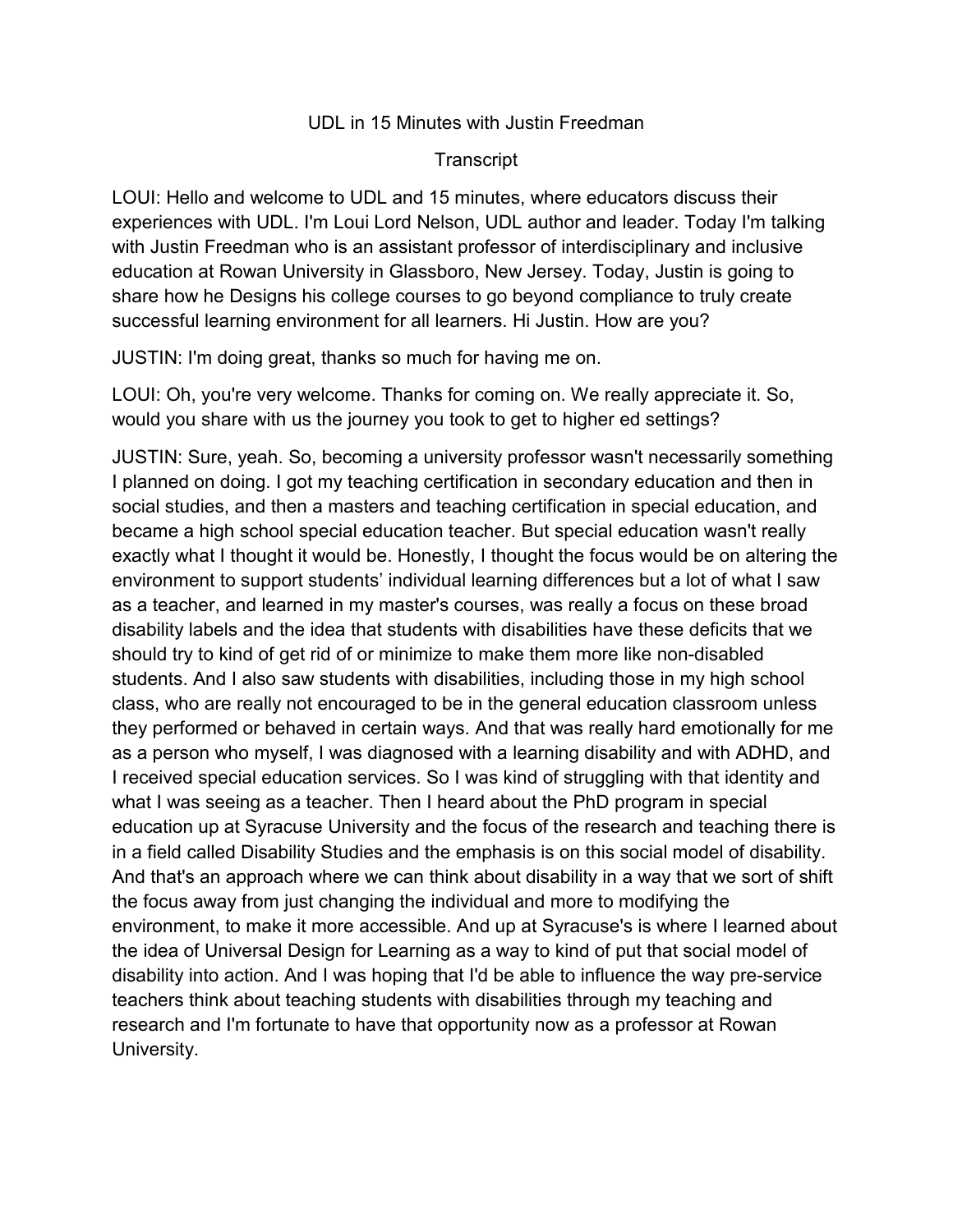LOUI: Yeah, and then you recently did some research that informed your teaching. So, can you talk a little bit about that and what outcomes have come from that research?

JUSTIN: Sure, so my dissertation study was about how students with disabilities talk to their professors in college about accommodations. So, for anybody who's not familiar, typically a college student will register as having a disability at their college and university, and then they'll be provided with a letter outlining their individual accommodations, which then they're typically expected to present this letter to individual professors, for each of their courses. I did this many times when I was an undergraduate student. In this study we use the simulation model that's been used in medical education and teacher education, where we basically trained an actor to portray a professor, and each of the participating students met with that professor in a room that looked like a professor's office, and the conversations about the accommodations were all recorded and students got to watch how they talked about their accommodations. So much really interesting stuff came out of those videos and out of the students' reflections. For example, the way students start that conversation about their accommodations by minimizing or apologizing, sort of, you know, "These are just my accommodations, but I'm going to try not to use them, you know, if I can avoid it." And also, these kind of power dynamics. Students who didn't want to challenge the professor or assert themselves student who said, you know, "I don't want to fight with the professor." So, a lot of times students kind of backed off using their accommodations, especially the female students back down from asserting themselves when there was a male professor. But what stuck out to me the most about those results, was this repeating theme that students felt they were put in this stigmatizing position when they have to go every semester to talk to professors about their accommodations, give them a letter, and they feel like they're starting their relationship with the professor in a way that they're asking for this special treatment. And that's not really how they want to start their relationship. And so that got me thinking about, can we build these accommodations that are in these letters of accommodations into the course using a Universal Design approach in order to kind of build a more inclusive and accessible environment in the first place?

LOUI: Nice. And that's exactly what you've done.

JUSTIN: That's right. So, a couple of examples I've been doing for the last couple of years now at Syracuse University and now down here at Rowan University is looking at that letter of accommodations and saying, okay, can I build flexible course policies that will support these needs? So, for example, an accommodation you might commonly see for college student would be having a peer note taker. So, the university might hire a student in the class to be the note taker designated for that student. What I do now in my class is to make it a participation grade assignment for all students to sign up to be a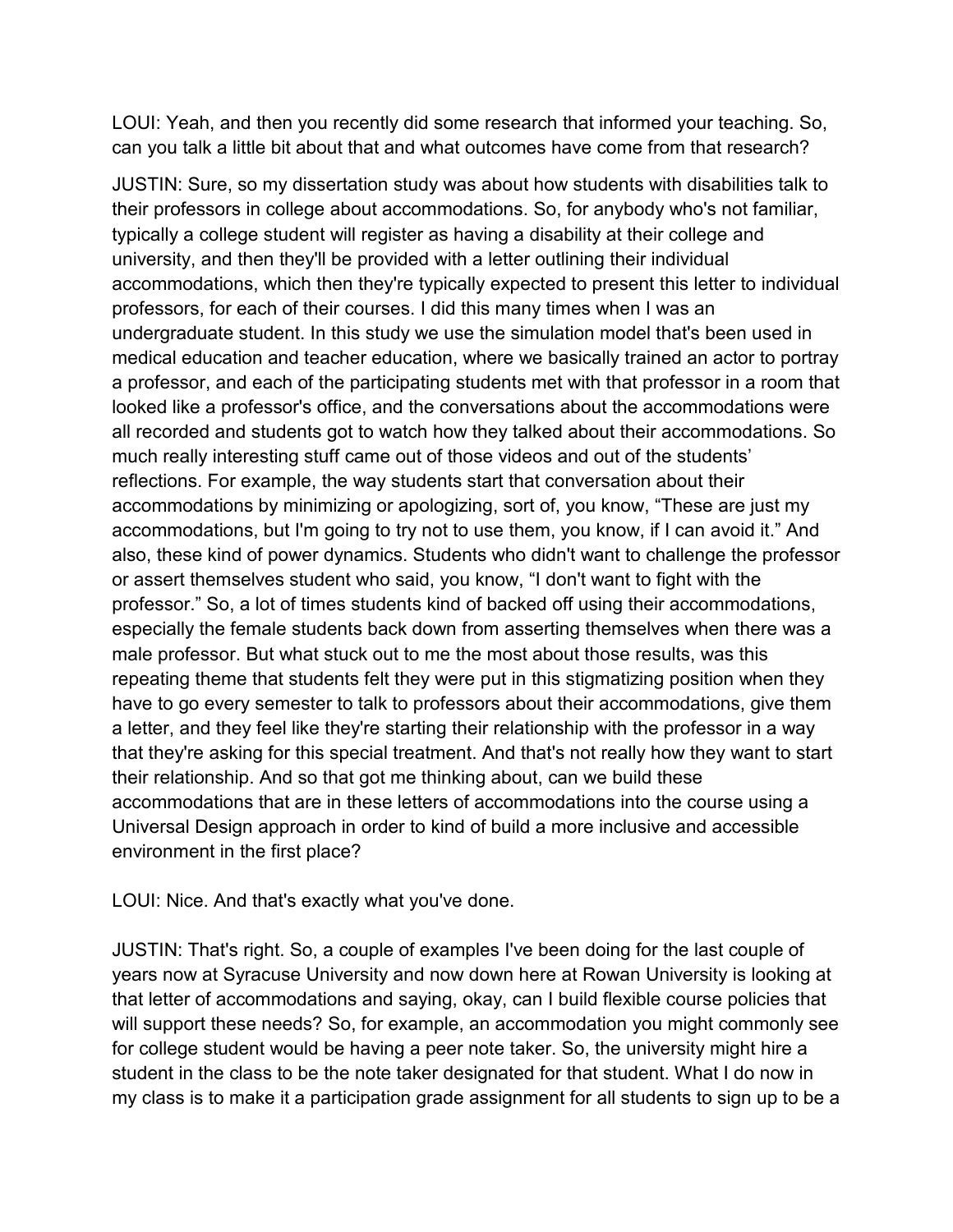note taker at least once in a semester. So, every single class I've got usually two students who are taking the class notes. And then those notes get posted online for all students to access. And it still leaves the opportunity for that student who has a disability to say, "Well, I still want to have a dedicated note taker," but from my experience, no one has done that yet. All students have been fine with this idea that we have class notes that are every single class. Another thing I do is to provide extended deadlines to all students as needed. So you might typically see on a syllabus for a college course something like, "There will be no assignments accepted after the deadline." Or "It'll be 10 points off every day." In my syllabus you'd see something that says, "All students are expected to need extensions on deadlines at least once throughout the semester. As long as they communicate with me, as the professor, there'll be no questions asked." And so, students are able to ask for extensions anytime they need it. And from my experience, typically only a few students, if I've got a class of 20, maybe only three or four students actually seek extended deadlines, but it just gives them that opportunity to do that. And then another one is extended time on testing and separate testing environment. So that's a really common testing modification for students with disabilities, but in my class when I have done a midterm exam, all students can have access to extra time. And then I set up a small conference room with another colleague who's familiar with the course content, and all students can request if they would like the smaller testing environment and usually a few students will select that. So regardless of whether or not you identify with a disability or not, whether you have accommodations, these accommodations are built in to the course environment.

LOUI: Nice. Now I'm sure that some of our listeners may be wondering if you have received any pushback from your administration from other professors or even students in this work. In the UDL community this is awesome, of course. We're loving this, but I bet people are asking that other question, too.

JUSTIN: Yeah, and I was kind of anticipating that feedback, and what I kind of did, and what I've been doing to address questions that come up sort of proactively is we created a video, me and some colleagues, of students' reactions to participating in this course. And we use this video to show faculty members, to show administrators, students speaking up about their experience. And some of the things that we asked the students in the video was what, what was it like to be in a class of these policies? Do you think it affected the rigor of the class because that's a common concern with these types of policies? What was so interesting about the students' responses in the videos were students without disabilities who didn't receive accommodations said things like, being in this course allowed them to express their work. And really to the best of their abilities. When I think about the idea of Universal Design and minimizing threats and distractions, one student in particular said, "I was able to show what I really knew over the course of the semester, not, could I meet the deadline, and show whatever I knew at that time.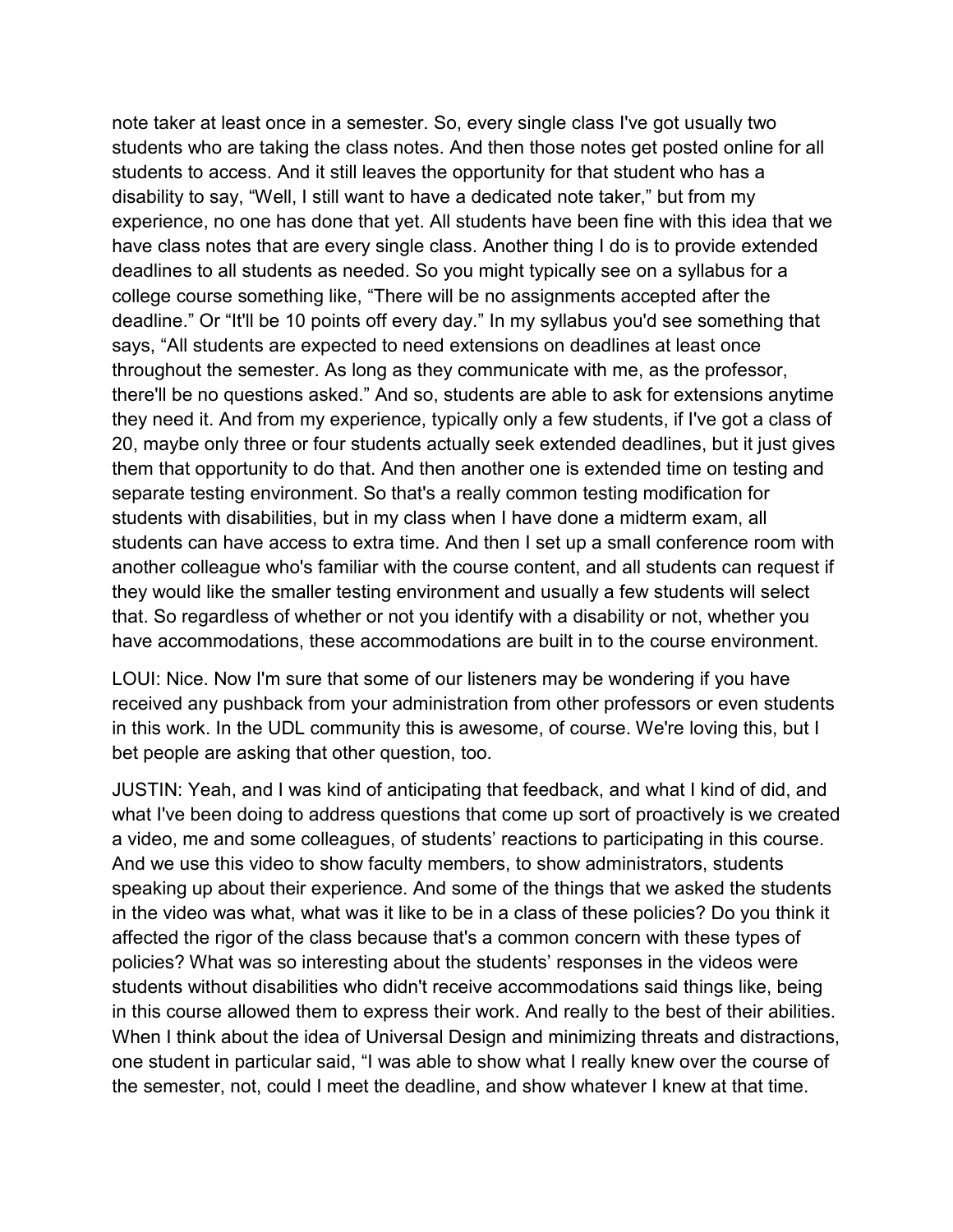Could I finish the test in 60 minutes? It was more about what could I show over the course of the semester with the flexibility built in, so that idea of Universal Design of, it's not really decreasing the rigor, it's just creating the optimal circumstances for students to express what they know. And then for students with disabilities, a couple who took part in reflecting on the course talked about how this kind of took the target off of their back, because yeah they had that letter of accommodations, but the reality of it is, if those accommodations were already built into the course, then that letter of accommodations come becomes just more symbolic. It's something that guarantees their protection but in reality, in practice, it's not special treatment anymore, because those accommodations are already built. And so, I think letting students' voices come through and share those experience has put people's concerns at ease in terms of, you know, changing some of these really entrenched practices around how we run college courses.

LOUI: Yeah, and I can already plan on people asking, "Is that video available?" Would other people be able to see that video?

JUSTIN: I can share some transcripts with you. I'd be happy to do that.

LOUI: That would be awesome. And then I had one other question that came to mind which was: there's a difference between, of course, Universal Design and Universal Design for Learning and often, what we see at the higher end level is Universal Design. It's more focused on, of course the physical accommodations, and you really have brought Universal Design for Learning to life because you've gone into the framework and actually used not only the principles, guidelines, checkpoints, but this holistic thinking about variability and then accessibility, flexibility, choices, and etc. How have you helped your other colleagues understand either the difference between the two or help them move toward Universal Design for Learning.

JUSTIN: Yeah, I think it's starting with examples is the best way to do it. You know, the idea of building in accommodations into courses is something that's, you know, going to be somewhat individualized to the courses of people in different fields. Not everyone is going to have the same structures. And so, really kind of presenting this in a way… I like to introduce it to faculty around this idea of beyond compliance and so for that, what that means to me is you know we're very focused on compliance in terms of accommodations, students have protections. It's kind of this political model, identitybased model, and that's very important, but oftentimes, delivering accommodations in a way that focuses on compliance doesn't always create the meaningful or dignifying participation that's the spirit of the law. And to give an example of that, I've a student from my study telling me that she uses a laptop in class but a professor has a rule for no laptops and so the professor says, "Nobody except one student should be using a laptop!" And of course, that outs heard front of the whole class. And so the idea that I try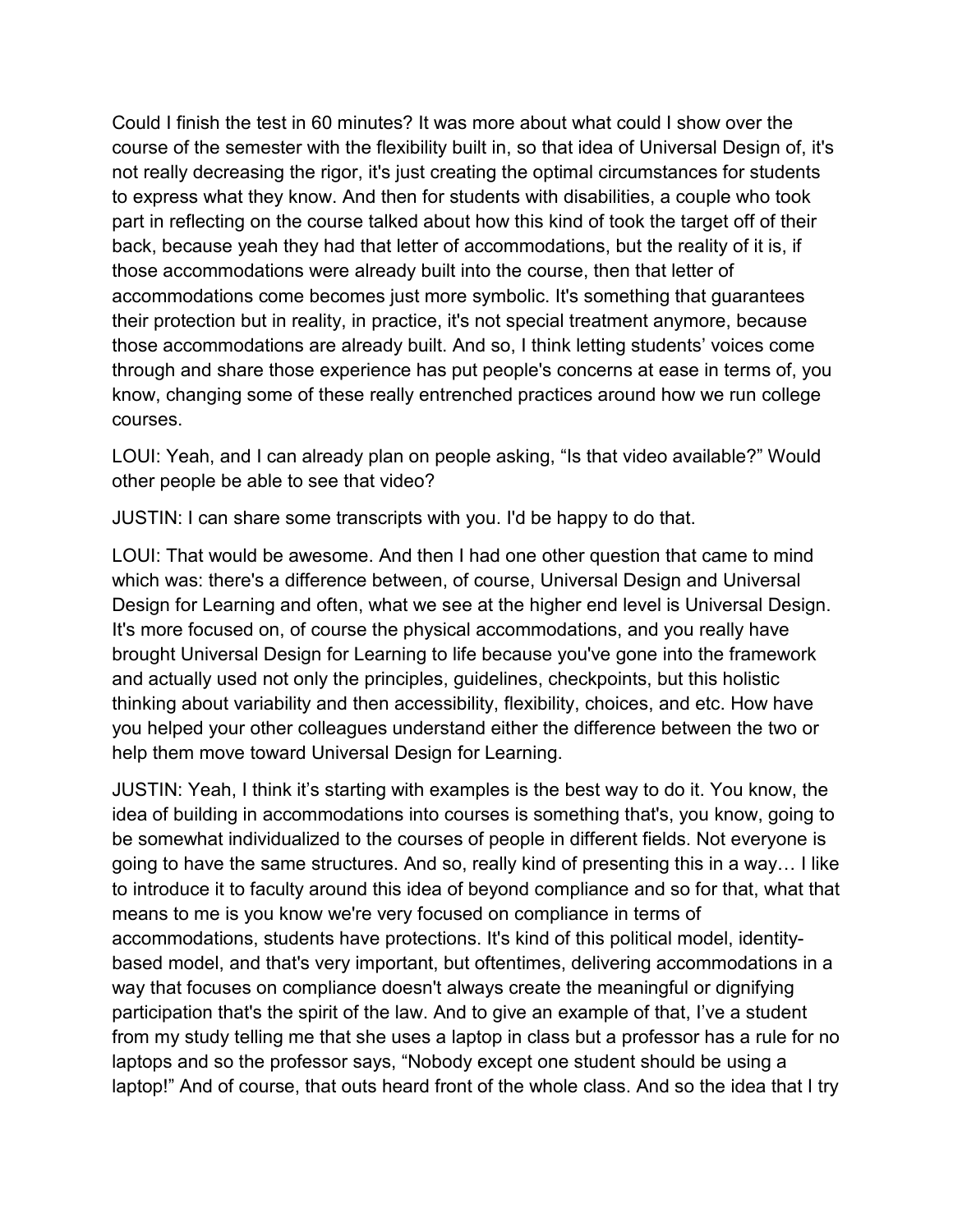to convey to my colleagues, is that what we're trying to do here is to work within the legal frameworks that we have to use Universal Design [*sic* for Learning] to create more meaningful and dignifying participation, where students have choice, where students are able to… even if they don't have a disability to access some flexibility. And I think that there's a lot of research out there that backs up the idea that, even students who don't have disabilities experience periods of stress that can have similar effects on their learning. And so, we want to create circumstances that allow for students to have a bad day, to allow for students to need some kind of support regardless of whether they identify with a disability or not. And the Universal Design [sic for Learning] is a way to do that.

LOUI: Yeah, this is fabulous. So, one last quick question. How did you come to know about UDL? You said you came to it through your work at Syracuse? Did you mostly focus on CAST tools? Were there other supports that you used?

JUSTIN: Yeah, so I came to it, actually the first day up at Syracuse. We had a presentation on Universal Design for all graduate students coming in, by Wendy Harbour. Wendy Harbour was at Syracuse University as a professor and she's now with AHEAD, the Association on Higher Education and Disability, and she did this amazing presentation about Universal Design for Learning, and that's how I really got into it. And I really, since you know the CAST has, you know, put such great resources out there in the last couple years, I really go to the guidelines as I'm planning my teaching. And, really, I think mostly about accommodations, of course, as I talked about, but I go to the guidelines for thinking about all aspects of my teaching, providing ongoing support for students, minimizing threats and distractions, providing multiple options for how they express themselves. So I really go to those guidelines and I also teach my pre-service teachers to use those guidelines as they're observing lessons in the field. How would they then implement those guidelines, or how would they change that lesson by implementing those guidelines of Universal Design for Learning?

LOUI: Well, Justin I'm going to bet that everybody wishes that all pre-teachers were in your courses, because you're giving them fabulous experiences as learners. So, they're learning about Universal Design for Learning from the learner perspective and then you're also helping them understand it from that educator's perspective so thank you so, so much for helping create a cadre of students who are going to take this on into the future.

JUSTIN: Thanks so much.

LOUI: Oh, you're welcome and thanks again for being on UDL in 15 minutes this was a great interview. I really appreciate it.